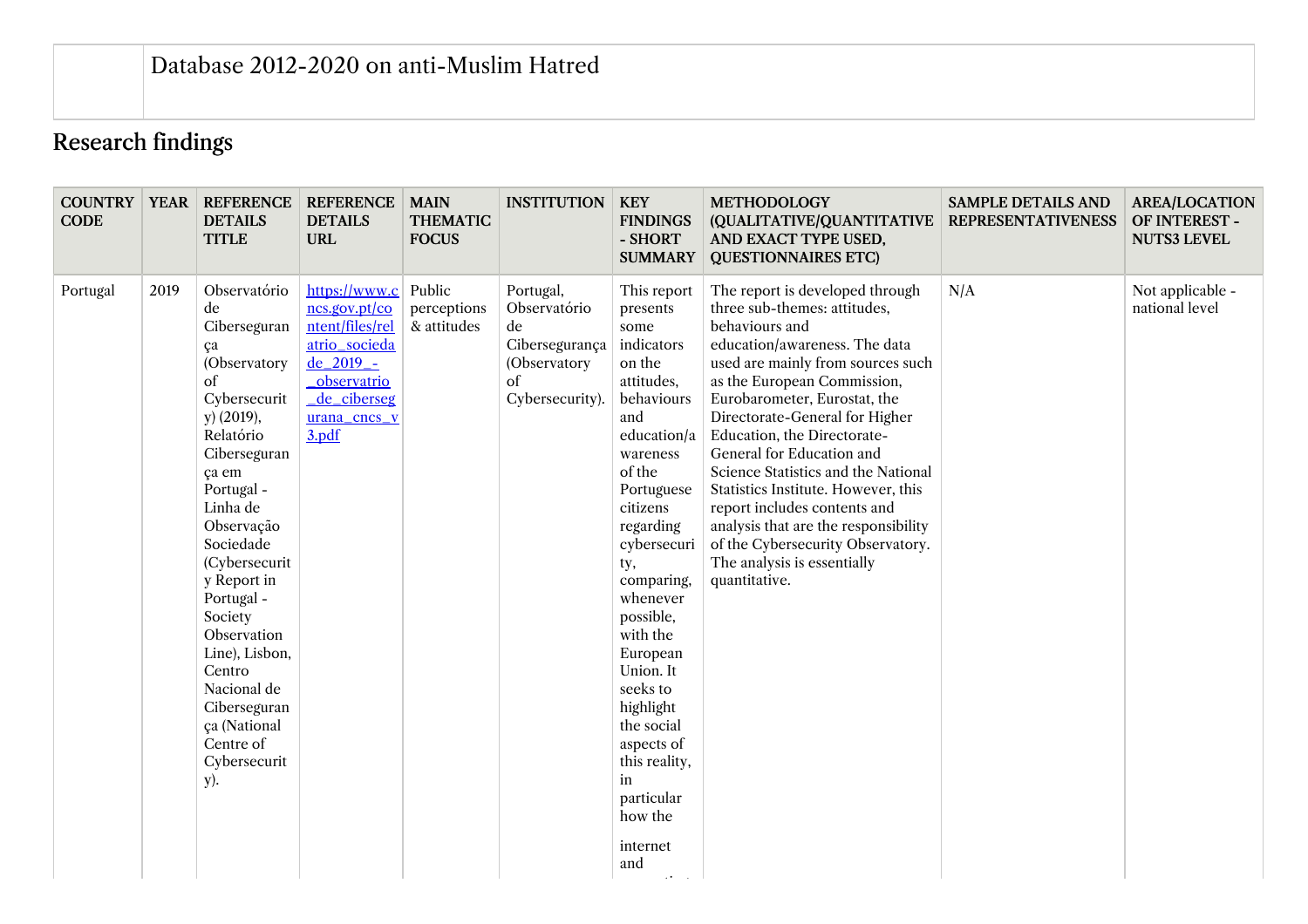| devices are<br>perceived<br>by users<br>and the<br>security<br>practices in<br>their use.<br>This will<br>define the<br>degrees of<br>apprehensi<br>on,<br>confidence<br>or care in<br>the use of<br>digital<br>technologie<br>s. The<br>report<br>addresses<br>the issue of<br>racial<br>hatred and<br>$\it religious$<br>extremism<br>in several<br>of the<br>items<br>analysed.<br>According<br>to the<br>report, in<br>general,<br>Portuguese<br>citizens<br>there are<br>less<br>concerned<br>and give<br>less<br>attention to<br>online<br>material<br>that<br>nromotos |  |  |  | computing |  |  |
|-------------------------------------------------------------------------------------------------------------------------------------------------------------------------------------------------------------------------------------------------------------------------------------------------------------------------------------------------------------------------------------------------------------------------------------------------------------------------------------------------------------------------------------------------------------------------------|--|--|--|-----------|--|--|
|                                                                                                                                                                                                                                                                                                                                                                                                                                                                                                                                                                               |  |  |  |           |  |  |
|                                                                                                                                                                                                                                                                                                                                                                                                                                                                                                                                                                               |  |  |  |           |  |  |
|                                                                                                                                                                                                                                                                                                                                                                                                                                                                                                                                                                               |  |  |  |           |  |  |
|                                                                                                                                                                                                                                                                                                                                                                                                                                                                                                                                                                               |  |  |  |           |  |  |
|                                                                                                                                                                                                                                                                                                                                                                                                                                                                                                                                                                               |  |  |  |           |  |  |
|                                                                                                                                                                                                                                                                                                                                                                                                                                                                                                                                                                               |  |  |  |           |  |  |
|                                                                                                                                                                                                                                                                                                                                                                                                                                                                                                                                                                               |  |  |  |           |  |  |
|                                                                                                                                                                                                                                                                                                                                                                                                                                                                                                                                                                               |  |  |  |           |  |  |
|                                                                                                                                                                                                                                                                                                                                                                                                                                                                                                                                                                               |  |  |  |           |  |  |
|                                                                                                                                                                                                                                                                                                                                                                                                                                                                                                                                                                               |  |  |  |           |  |  |
|                                                                                                                                                                                                                                                                                                                                                                                                                                                                                                                                                                               |  |  |  |           |  |  |
|                                                                                                                                                                                                                                                                                                                                                                                                                                                                                                                                                                               |  |  |  |           |  |  |
|                                                                                                                                                                                                                                                                                                                                                                                                                                                                                                                                                                               |  |  |  |           |  |  |
|                                                                                                                                                                                                                                                                                                                                                                                                                                                                                                                                                                               |  |  |  |           |  |  |
|                                                                                                                                                                                                                                                                                                                                                                                                                                                                                                                                                                               |  |  |  |           |  |  |
|                                                                                                                                                                                                                                                                                                                                                                                                                                                                                                                                                                               |  |  |  |           |  |  |
|                                                                                                                                                                                                                                                                                                                                                                                                                                                                                                                                                                               |  |  |  |           |  |  |
|                                                                                                                                                                                                                                                                                                                                                                                                                                                                                                                                                                               |  |  |  |           |  |  |
|                                                                                                                                                                                                                                                                                                                                                                                                                                                                                                                                                                               |  |  |  |           |  |  |
|                                                                                                                                                                                                                                                                                                                                                                                                                                                                                                                                                                               |  |  |  |           |  |  |
|                                                                                                                                                                                                                                                                                                                                                                                                                                                                                                                                                                               |  |  |  |           |  |  |
|                                                                                                                                                                                                                                                                                                                                                                                                                                                                                                                                                                               |  |  |  |           |  |  |
|                                                                                                                                                                                                                                                                                                                                                                                                                                                                                                                                                                               |  |  |  |           |  |  |
|                                                                                                                                                                                                                                                                                                                                                                                                                                                                                                                                                                               |  |  |  |           |  |  |
|                                                                                                                                                                                                                                                                                                                                                                                                                                                                                                                                                                               |  |  |  |           |  |  |
|                                                                                                                                                                                                                                                                                                                                                                                                                                                                                                                                                                               |  |  |  |           |  |  |
|                                                                                                                                                                                                                                                                                                                                                                                                                                                                                                                                                                               |  |  |  |           |  |  |
|                                                                                                                                                                                                                                                                                                                                                                                                                                                                                                                                                                               |  |  |  |           |  |  |
|                                                                                                                                                                                                                                                                                                                                                                                                                                                                                                                                                                               |  |  |  |           |  |  |
|                                                                                                                                                                                                                                                                                                                                                                                                                                                                                                                                                                               |  |  |  |           |  |  |
|                                                                                                                                                                                                                                                                                                                                                                                                                                                                                                                                                                               |  |  |  |           |  |  |
|                                                                                                                                                                                                                                                                                                                                                                                                                                                                                                                                                                               |  |  |  |           |  |  |
|                                                                                                                                                                                                                                                                                                                                                                                                                                                                                                                                                                               |  |  |  |           |  |  |
|                                                                                                                                                                                                                                                                                                                                                                                                                                                                                                                                                                               |  |  |  |           |  |  |
|                                                                                                                                                                                                                                                                                                                                                                                                                                                                                                                                                                               |  |  |  |           |  |  |
|                                                                                                                                                                                                                                                                                                                                                                                                                                                                                                                                                                               |  |  |  |           |  |  |
|                                                                                                                                                                                                                                                                                                                                                                                                                                                                                                                                                                               |  |  |  |           |  |  |
|                                                                                                                                                                                                                                                                                                                                                                                                                                                                                                                                                                               |  |  |  |           |  |  |
|                                                                                                                                                                                                                                                                                                                                                                                                                                                                                                                                                                               |  |  |  |           |  |  |
|                                                                                                                                                                                                                                                                                                                                                                                                                                                                                                                                                                               |  |  |  |           |  |  |
|                                                                                                                                                                                                                                                                                                                                                                                                                                                                                                                                                                               |  |  |  |           |  |  |
|                                                                                                                                                                                                                                                                                                                                                                                                                                                                                                                                                                               |  |  |  |           |  |  |
|                                                                                                                                                                                                                                                                                                                                                                                                                                                                                                                                                                               |  |  |  |           |  |  |
|                                                                                                                                                                                                                                                                                                                                                                                                                                                                                                                                                                               |  |  |  |           |  |  |
|                                                                                                                                                                                                                                                                                                                                                                                                                                                                                                                                                                               |  |  |  |           |  |  |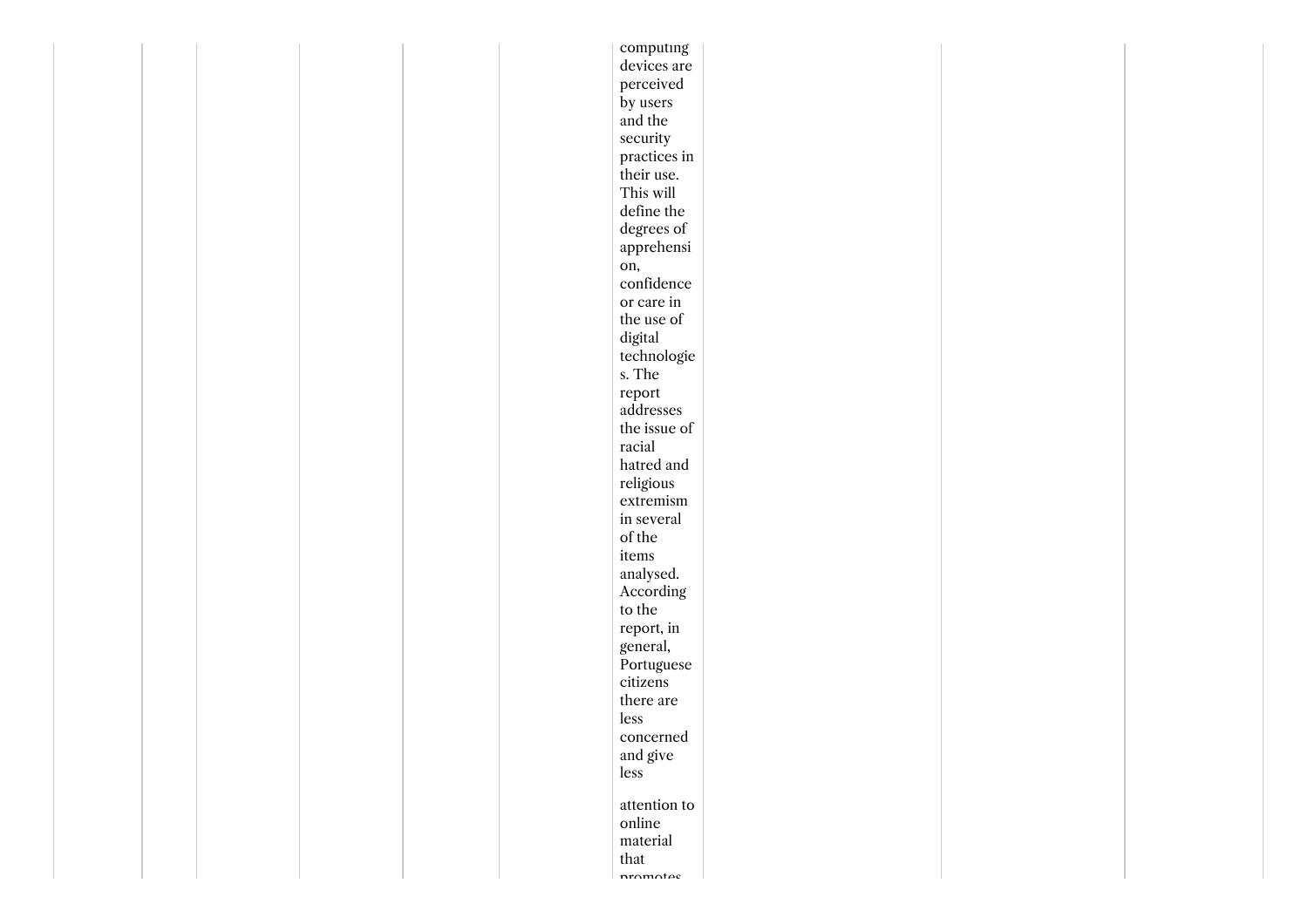| promotes                                                                                                          |  |
|-------------------------------------------------------------------------------------------------------------------|--|
| racial                                                                                                            |  |
| hatred and                                                                                                        |  |
| $\it religious$                                                                                                   |  |
| extremism,                                                                                                        |  |
| when                                                                                                              |  |
| compared                                                                                                          |  |
| to the EU.                                                                                                        |  |
| In addition,                                                                                                      |  |
| the                                                                                                               |  |
| percentage                                                                                                        |  |
| $% \left( \left( \mathcal{A},\mathcal{A}\right) \right) =\left( \mathcal{A},\mathcal{A}\right)$ of                |  |
| Portuguese                                                                                                        |  |
| citizens                                                                                                          |  |
| that don't                                                                                                        |  |
| know what                                                                                                         |  |
| to do when                                                                                                        |  |
| faced with                                                                                                        |  |
| online                                                                                                            |  |
| material                                                                                                          |  |
| that                                                                                                              |  |
| promotes                                                                                                          |  |
| racial                                                                                                            |  |
| hatred and                                                                                                        |  |
| $\it religious$                                                                                                   |  |
| extremism                                                                                                         |  |
| is higher $% \left\vert \left( \mathbf{1}_{\mathbf{1}_{\mathbf{1}}},\mathbf{1}_{\mathbf{2}}\right) \right\rangle$ |  |
| when                                                                                                              |  |
| $\operatorname{compared}$                                                                                         |  |
| with the                                                                                                          |  |
| EU. Finally,                                                                                                      |  |
| the                                                                                                               |  |
| percentage                                                                                                        |  |
| of men that                                                                                                       |  |
| act when                                                                                                          |  |
| confronted                                                                                                        |  |
| with online                                                                                                       |  |
| material                                                                                                          |  |
| that                                                                                                              |  |
|                                                                                                                   |  |
| promotes                                                                                                          |  |
| racial                                                                                                            |  |
| hatred and                                                                                                        |  |
| $\it religious$                                                                                                   |  |
| extremism                                                                                                         |  |
| is higher                                                                                                         |  |
| than                                                                                                              |  |